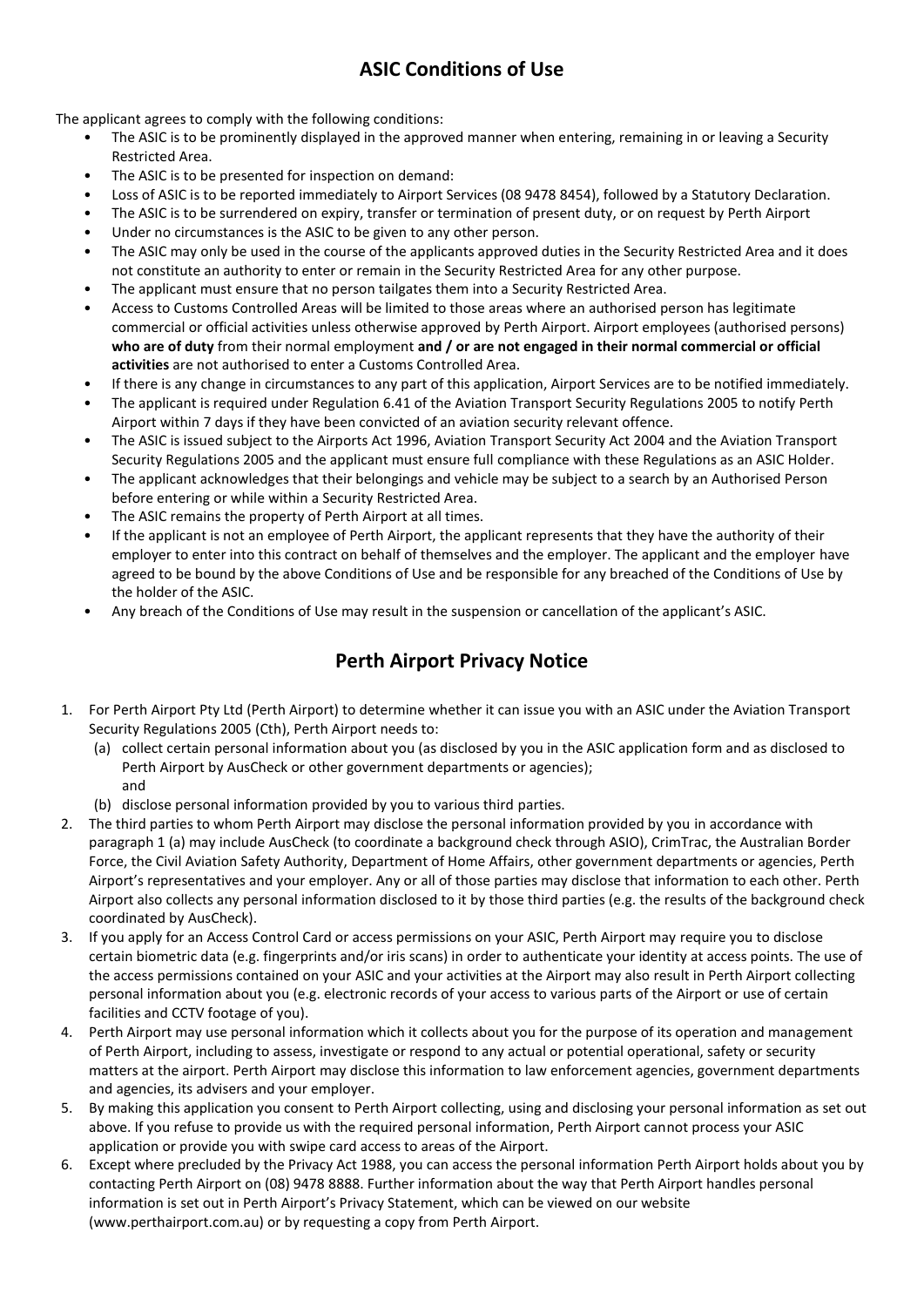## **AusCheck Privacy Notice – August 2018**

The Department of Home Affairs (the Department) includes the Australian Border Force. The *AusCheck Act 2007* (AusCheck Act) authorises and requires the Department to collect certain personal information to administer the AusCheck scheme.

The *Privacy Act 1988* requires the Department to notify an individual of certain matters when it collects personal information about them. This form is your notification of those matters.

This document explains:

- what personal information is collected from you when an application for a background check is made in connection with you being issued or holding an Aviation Security Identification Card (ASIC),
- how your personal information will be used, and
- where you can find more information.

### **What is personal information?**

The *Privacy Act 1988* defines personal information as information or an opinion about an individual who is reasonably identifiable.

Under the *Privacy Act 1988* personal information may include sensitive information.

Sensitive information is a subset of personal information and includes information or opinion about an individual's racial or ethnic origin, political, religion and philosophical beliefs, trade or professional associations or memberships, union membership, sexual orientation or practices, criminal history, health, genetic and biometric information.

#### **Why is my personal information being collected?**

Under the *Aviation Transport Security Regulations 2005*, a person must undergo an AusCheck coordinated background check before they can be issued with an ASIC. AusCheck requires some of your personal information in order to conduct this background check. Your Issuing Body will apply to AusCheck for a background check on your behalf.

Applicants and cardholders are required to notify their Issuing Body of any changes to their name. You can update your details with AusCheck at any time by either contacting your Issuing Body or AusCheck.

#### **Consent**

Under the AusCheck Act, by accepting this Privacy Notice and making an application for an ASIC, you are taken to have consented to an AusCheck coordinated background check.

This consent applies to the initial background check required as part of your ASIC application, as well as any further background checks required or permitted by the AusCheck Act or other legislation. This includes a background check requested by the Secretary of the Department.

In circumstances where you are a holder of an ASIC and you are convicted of an aviation security relevant offence you have a legal obligation to self-report this conviction. In order to continue holding an ASIC an additional AusCheck coordinated background check will need to be undertaken. This will only be undertaken if you provide further consent for this process.

You will be prompted to provide express consent to have your identity documents electronically verified with the document issuer or official record holder through third party systems.

### **What personal information is being collected about me?**

Your Issuing Body will collect the information that AusCheck requires to conduct a background check.

The information that AusCheck requires includes:

- the details of identification documents to enable the electronic verification of these documents, for example your birth certificate registration number
- identity information: your full name, date and place of birth, gender, any other names by which you are known or have previously been known, contact details, current residential address, and all other previous residential addresses for the past 10 years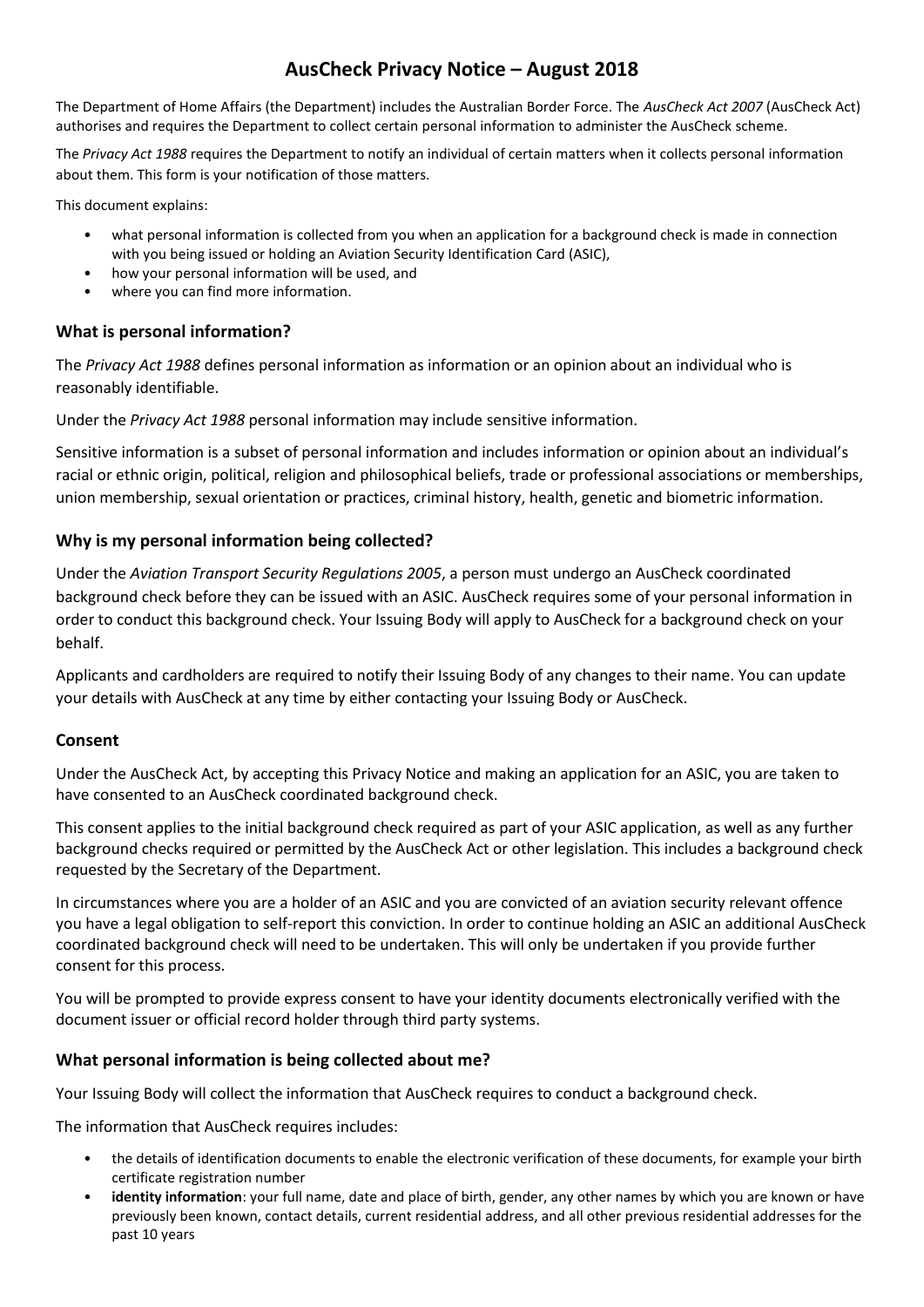- a recent (that is, taken within 6 months) **photograph** showing your full face, and head and shoulders
- **work and study information:** the name, telephone number and business address of your employer and/or the name and business address of the institution where you are studying, and
- **other information:** AusCheck may also need additional information in order to confirm your identity, such as fingerprints or other biometric data.

If an immigration check is requested by your Issuing Body, AusCheck will also need your **immigration information**:

• your passport number, and the number and expiry date of any visa granted to you enabling you to travel to and enter, remain and/or work in Australia.

Biometric data is defined as 'identity verification information' in the AusCheck Act and includes data such as your fingerprints. Identity verification information is given additional protection under the AusCheck Act, and may only be collected, retained, used or disclosed for the purposes of verifying your identity for the purposes of the background check.

If your Issuing Body or employer has asked you for any additional personal information, you should contact them to clarify why that additional information is required.

#### **How will my personal information be used?**

AusCheck will only use your personal information for purposes permitted by law, including:

- determining whether a background check is required or permitted
- conducting and advising on the outcome of a background check
- updating information on an individual who has undertaken a background check
- providing updated advice on the outcome of a background check if the initial advice was inaccurate or incomplete (this may involve a new background check)
- verifying the identity of an individual
- providing an online card verification service that will verify if an ASIC has already been issued and its status
- responding to a national security incident, and
- law enforcement or national security purposes.

Your personal information will be stored in the AusCheck database for these permitted purposes. Your personal information will be used and stored securely in accordance with the Australian Privacy Principles. AusCheck will conduct and coordinate a background check using the information you provide to your Issuing Body. That information may also be used to conduct subsequent background checks (see 'consent' above). The outcome of these background checks affects your eligibility to be issued and to hold an ASIC.

When conducting a background check, AusCheck will disclose your personal information to the following Commonwealth Government agencies:

- **The Australian Security Intelligence Organisation (ASIO):** ASIO will assess your background and any past activities to determine whether there could be a threat to national security. ASIO will keep your information and use it as required for national security purposes.
- **The Australian Criminal Intelligence Commission (ACIC):** The ACIC will check your criminal record in the databases of all Australian legal jurisdictions and supply a copy of your criminal record to AusCheck. AusCheck will provide you with an opportunity to review your security relevant offences before finalising the eligibility assessment. If you dispute the details of these offences, you are required to contact AusCheck in the first instance. AusCheck can provide details of your dispute to the ACIC, but you may need to contact the relevant police in the jurisdiction in which the offence occurred to directly query your criminal record. The ACIC may also use your information to perform functions related to law enforcement purposes, including those purposes set out in the Australian Crime Commission Act 2002.

AusCheck will only provide your personal information for other purposes where specifically required or permitted by law such as verifying ASIC details, responding to a national security incident, and for law enforcement or national security purposes.

AusCheck will disclose your personal information to other parts of the Department to electronically verify your identification, or to check your citizenship status or your legal right to work in Australia. This information may also be used for immigration compliance purposes.

**If you are under 18 years of age**, AusCheck will only conduct the security assessment component of the background check. AusCheck will only provide your personal information for other purposes where specifically required or permitted by law.

**If you are under 14 years of age**, your parent or legal guardian will be required to provide written consent to your Issuing Body for the background check to be undertaken.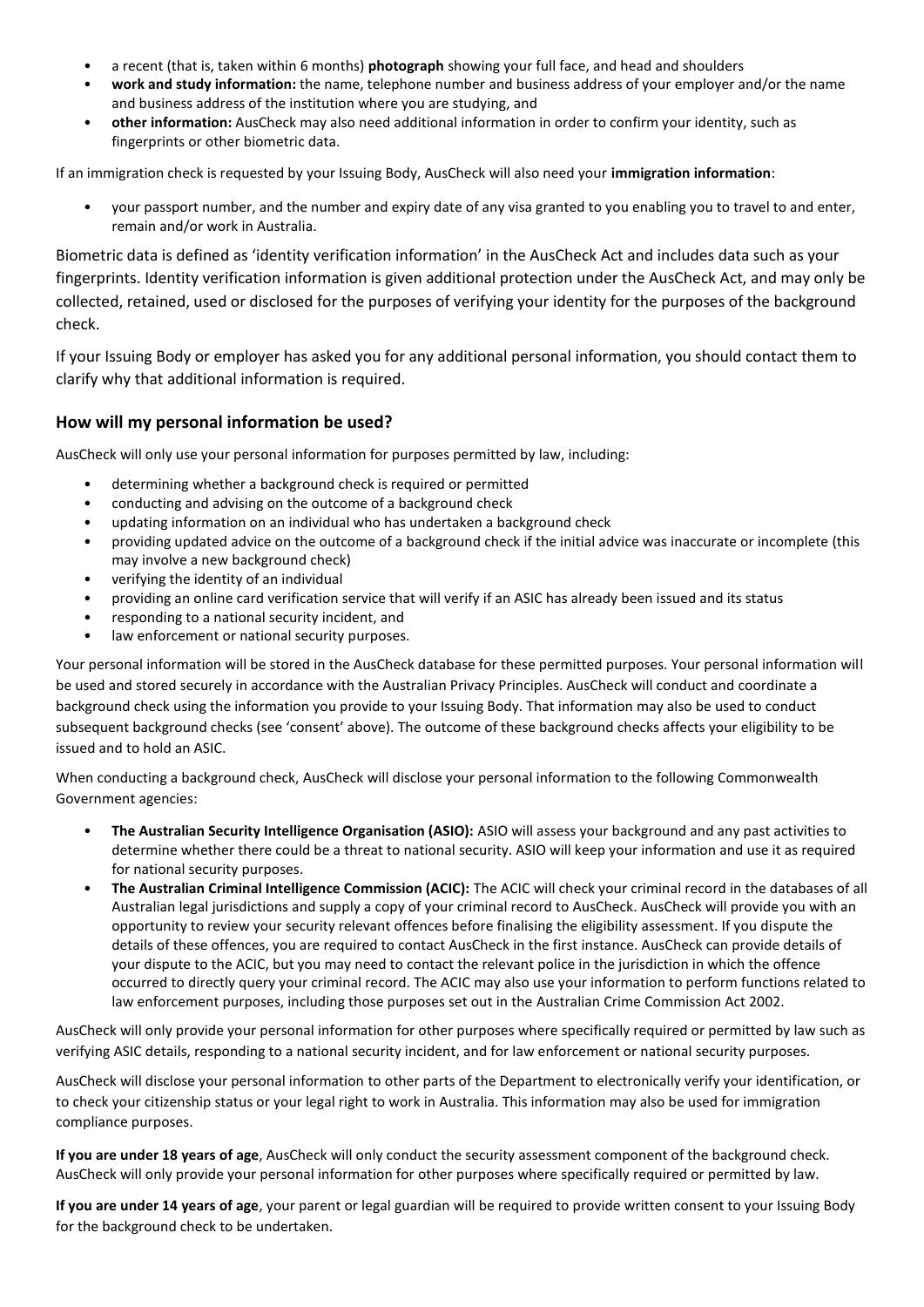#### **What happens after my background check is complete?**

AusCheck will use the results of these checks to advise your Issuing Body or the Aviation Maritime Security Division (AMS) whether you:

- have an 'adverse', or 'qualified' criminal record
- have an 'adverse' or 'qualified' security assessment, and/or
- have the right to work in Australia.

**If you have applied for an ASIC and have a qualified criminal history,** your Issuing Body has discretion about whether to issue you an ASIC on the basis of your criminal record. AusCheck will provide your Issuing Body with the details of your convictions for aviation security relevant offences to assist them when making this decision.

**If you have applied for an ASIC and have an adverse criminal history**, your Issuing Body must not issue you an ASIC.

**If you have applied for an ASIC and you have an adverse security assessment,** your Issuing Body must not issue you an ASIC.

**If you have applied for an ASIC and you have a qualified security assessment,** AMS has discretion on whether your Issuing Body can issue you an ASIC. Your security assessment will be provided to AMS to assist them when making this decision.

**If you have applied for an ASIC** and you do not hold a visa entitling you to work in Australia, your Issuing Body must not issue you an ASIC.

AusCheck will keep your personal information on the AusCheck database. Issuing Bodies, certain industry participants, as well as Commonwealth, state and territory authorities seeking access for the purposes of performing functions relating to law enforcement or national security can access this information in certain circumstances authorised by law.

#### **Spent convictions**

A spent conviction is a criminal conviction that lapses after a period of time and will not ordinarily be disclosed on a person's criminal record. The Commonwealth spent convictions scheme is contained in Part VIIC of the *Crimes Act 1914* (Cth) and limits the use and disclosure of certain criminal history information. AusCheck will not be provided with, and will not use or disclose, information about a conviction which is 'spent' (unless an exclusion applies – see below). This includes convictions that have been quashed or set aside, or for which a pardon has been granted.

A conviction is a 'spent conviction' under the Commonwealth spent convictions scheme if all of the following applies:

- you were not sentenced to more than 30 months imprisonment in relation to the offence,
- the 'waiting period' has ended 10 years since the date of the conviction (or five years if you were dealt with as a minor), and
- you have not been convicted for an offence during the waiting period.

A conviction is also 'spent' under the Commonwealth scheme if it is considered a 'spent conviction' under a state or territory law. Note that AusCheck is exempt from the application of the South Australian spent convictions scheme.

Some exclusions apply to persons applying for an ASIC. This means that the details of convictions for certain aviation and maritime-security-relevant offences will be given to AusCheck and used and disclosed in relation to the background check even if they are 'spent'.

If you believe the 'spent convictions' rules have been breached by AusCheck, you can apply to the Office of the Australian Information Commissioner for an investigation.

#### **Where can I get more information?**

The AusCheck section of the Home Affairs website has more information about:

- 'spent convictions'
- how your personal information will be used
- to whom your personal information may be disclosed
- your rights to access and correct your personal information
- your rights to complain about any suspected breach of your privacy
- how your personal information is secured by AusCheck
- the background checking process
- the decision-making process and considerations
- processing times and outcome notification
- discretionary cards
- appeal processes